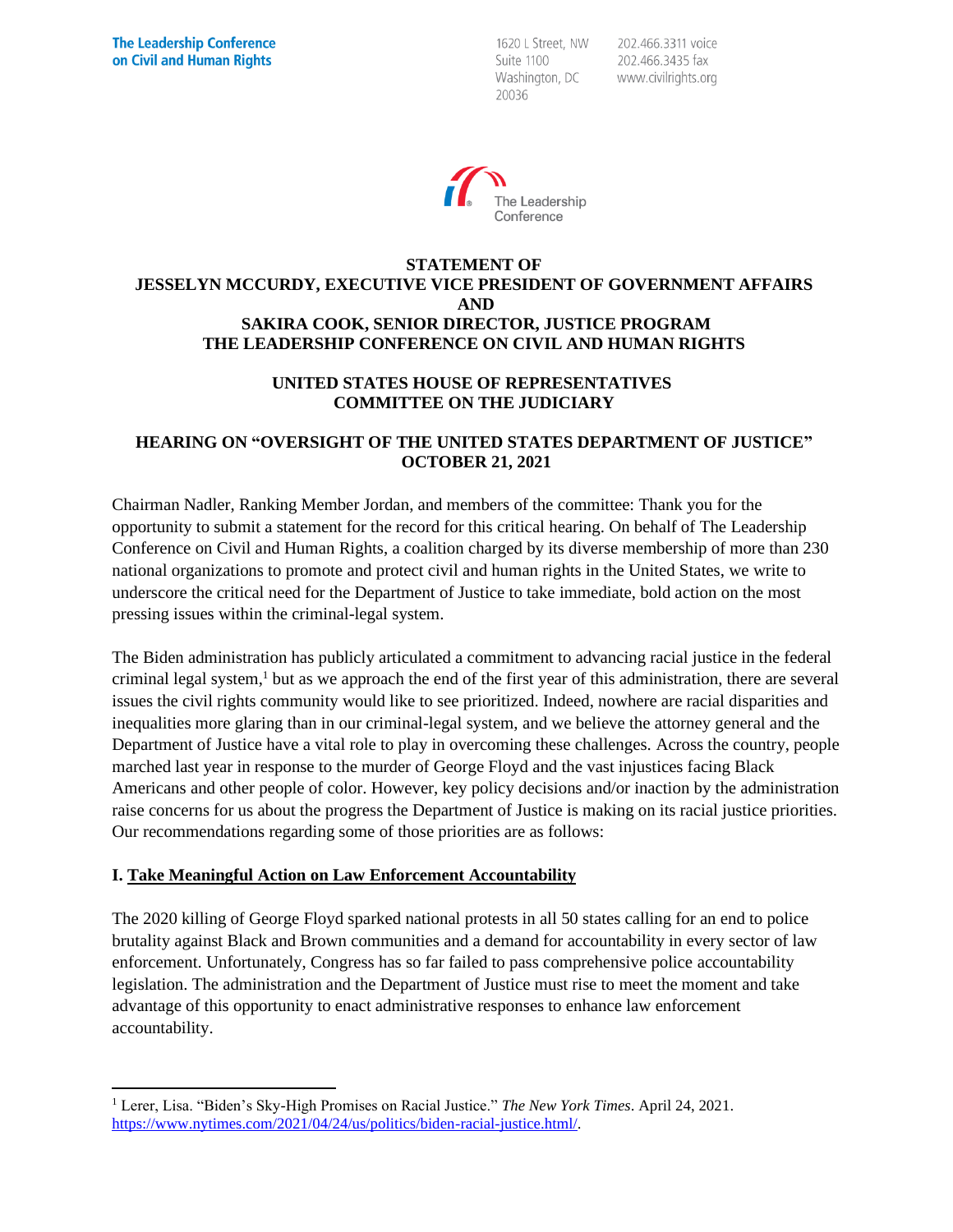October 28, 2021 Page 2 of 10



We applaud the Department of Justice's recission of the previous administration's policy that limited consent decrees in law enforcement investigations.<sup>2</sup> We are also pleased that the department has embarked upon several pattern and practice investigations of police departments and other law enforcement entities.<sup>3</sup> Furthermore, we are hopeful that the recently initiated review of Title VI compliance by law enforcement entities that receive federal funding will help to strengthen accountability and oversight of these entities.<sup>4</sup>

There are, however, other actions the department could take to enhance law enforcement accountability. Among these is improved data collection. It is imperative that the department improve its data collection efforts surrounding law enforcement. For years, the department has delayed full implementation of the Deaths in Custody Reporting Act of 2013 (DCRA). The department's delayed implementation of DCRA is unacceptable, as there continues to be an unreliable national census of custodial and arrest-related deaths, including national statistics on mortality rates, demographic impact, circumstances of these deaths, and implicated law enforcement agencies. Simply put, the federal government does not know how many people are killed by law enforcement every year. The department should ensure the collection and publication of nationwide statistics on police shootings in accordance with the Violent Crime and Enforcement Act (1994) and fully implement the DCRA. We recommend the immediate adoption of the compliance guidelines that were published in the Federal Register on December 19, 2016, which reflect comprehensive deliberation and public engagement by the department to enforce DCRA.

## **II. Fully Commit to Ending the Death Penalty**

The application of the death penalty is subject to the type of vast racial disparities that this administration has committed itself to eradicating. As The Leadership Conference has made clear, state-sanctioned killing, in all cases, is both inhumane and in conflict with our country's most fundamental principles.<sup>5</sup>

During Attorney General Merrick Garland's confirmation hearing, the attorney general indicated that he was troubled by the death penalty and that he would follow the administration's position on the issue.<sup>6</sup>

<sup>2</sup> Phillips, Kristine. "AG Garland reverses Trump-era policy limiting consent decrees in police investigations." *USA Today*. April 16, 2021[. https://www.usatoday.com/story/news/politics/2021/04/16/merrick-garland-resumes-consent](https://www.usatoday.com/story/news/politics/2021/04/16/merrick-garland-resumes-consent-decree-use-police-investigations/7254308002/)[decree-use-police-investigations/7254308002/;](https://www.usatoday.com/story/news/politics/2021/04/16/merrick-garland-resumes-consent-decree-use-police-investigations/7254308002/) "Garland Restores Key Accountability Tool." *The Leadership Conference on Civil and Human Rights.* April 16, 2021[. https://civilrights.org/2021/04/16/garland-restores-key](https://civilrights.org/2021/04/16/garland-restores-key-accountability-tool/)[accountability-tool/.](https://civilrights.org/2021/04/16/garland-restores-key-accountability-tool/) 

<sup>3</sup> *See, e.g.*, Breuninger, Kevin. "Justice Department investigating Phoenix police practices, including use of deadly force, in civil rights probe." *CNBC*. Aug. 5, 2021. [https://www.cnbc.com/2021/08/05/justice-department](https://www.cnbc.com/2021/08/05/justice-department-investigating-phoenix-police-department-in-civil-rights-probe.html)[investigating-phoenix-police-department-in-civil-rights-probe.html;](https://www.cnbc.com/2021/08/05/justice-department-investigating-phoenix-police-department-in-civil-rights-probe.html) Farivar, Masood. "US Justice Department Ramps Up Investigations of Police." *Voice of America*. May 20, 2021. [https://www.voanews.com/a/usa\\_us-justice](https://www.voanews.com/a/usa_us-justice-department-ramps-investigations-police/6206017.html)[department-ramps-investigations-police/6206017.html.](https://www.voanews.com/a/usa_us-justice-department-ramps-investigations-police/6206017.html)

<sup>4</sup> Gupta, Vanita. "Review of the Department's administrative enforcement of Title VI and the Safe Streets Act." *U.S. Department of Justice.* Sep. 15, 2021. [https://www.justice.gov/asg/page/file/1433211/download.](https://www.justice.gov/asg/page/file/1433211/download)

<sup>5</sup> "Letter to President Biden about Death Penalty Actions." *The Leadership Conference on Civil and Human Rights*. Jan 26, 2021. [https://civilrights.org/resource/letter-to-president-biden-about-death-penalty-actions/.](https://civilrights.org/resource/letter-to-president-biden-about-death-penalty-actions/) 

<sup>&</sup>lt;sup>6</sup> "White House Reasserts Opposition to Death Penalty, Stresses Independence of Justice Department as DOJ Asks Supreme Court to Reinstate Death Sentence in Boston Marathon Bombing." *Death Penalty Information Center*. June 16, 2021. [https://deathpenaltyinfo.org/news/white-house-reasserts-opposition-to-death-penalty-stresses-](https://deathpenaltyinfo.org/news/white-house-reasserts-opposition-to-death-penalty-stresses-independence-of-justice-department-as-doj-asks-supreme-court-to-reinstate-death-sentence-in-boston-marathon-bombing)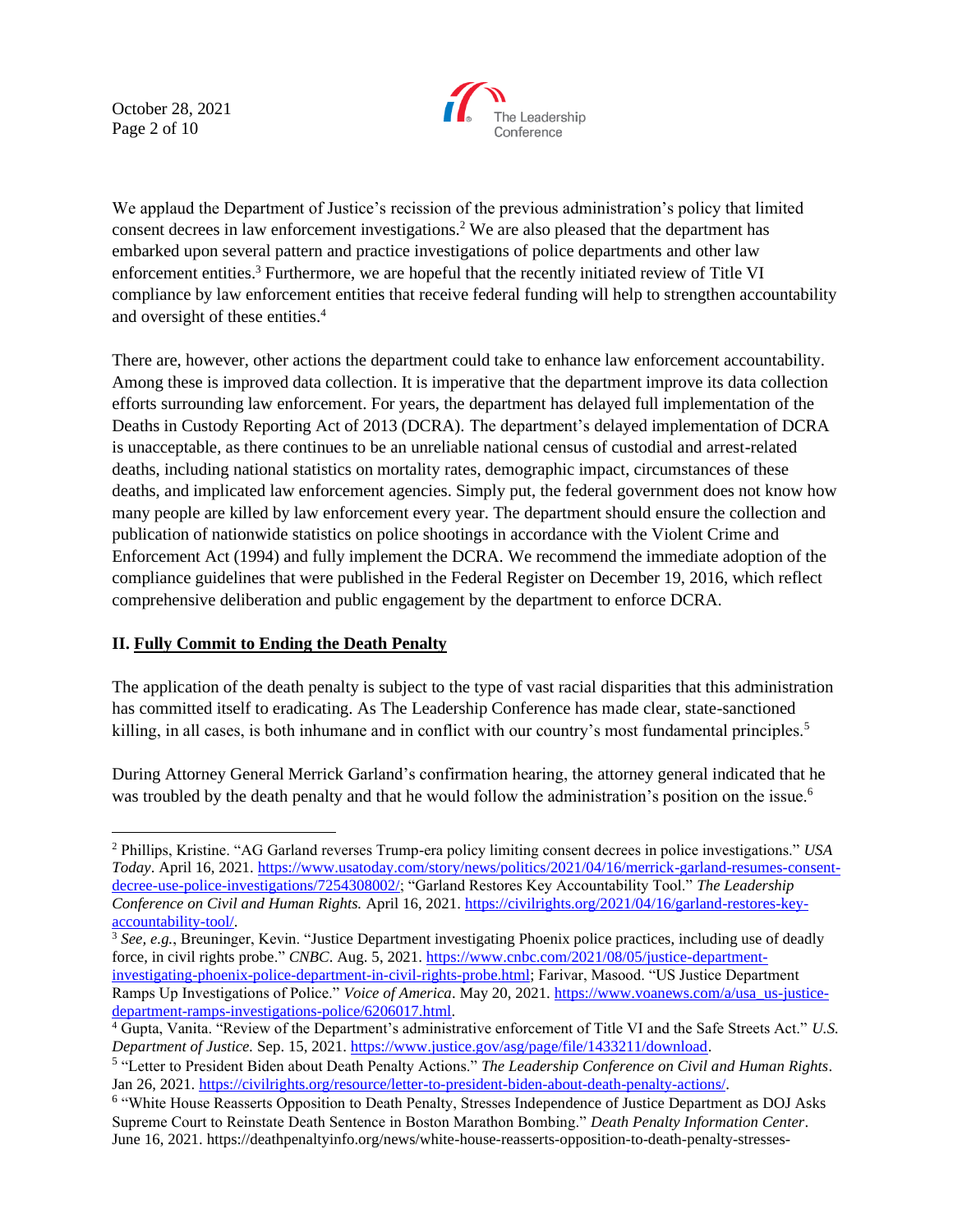October 28, 2021 Page 3 of 10



The Department of Justice, unfortunately, has taken actions that run counter to President Biden's stated commitment to ending the federal death penalty.<sup>7</sup> While the administration has paused federal executions, the department is still pursuing the death penalty in certain cases.<sup>8</sup> Without clear guidance to stop seeking and defending death sentences, the Biden administration will leave the door open to its continued use by a future administration.<sup>9</sup> A moratorium on executions alone is not enough. The decisions of former Attorneys General Eric Holder and Loretta Lynch to not carry out executions proved only a temporary respite from the horrors of the machinery of death employed during the end of the Trump administration, executing thirteen people in a mere seven months. The Department of Justice must take further action to discontinue the use of this final punishment. $^{10}$ 

#### **III. Expedite and Expand Early Release Programs, Especially During the COVID-19 Pandemic**

The death and trauma caused by the COVID-19 pandemic has left few communities unscathed. Indeed, as of October 18, 2021, the Bureau of Prisons reports that at least 262 people in its custody have died due to the virus.<sup>11</sup> Since the onset of the pandemic, close to 43,000 people in federal prisons and detention, residential reentry centers, and in home confinement have tested positive for COVID-19.<sup>12</sup> Countless complaints, lawsuits, and personal accounts sadly point to severe inadequacies in the Bureau's response, causing needless pain, illness, and death. These unprecedented circumstances offer an opportunity for the Department of Justice to reevaluate its traditional utilization of early release mechanisms in order to protect public health, with additional benefits and lessons for advancing justice.

## *a. Expand Home Confinement Eligibility Under CARES Act Authority*

Congress granted the Department of Justice authority in 2020 under the CARES Act to reduce the federal prison population and alleviate crowding by lengthening the period a person can spend on home confinement.<sup>13</sup> Then-Attorney General William Barr severely limited the effect of this new authority, however, by creating a long list of eligibility criteria, including that individuals must have a certain PATTERN risk score, have completed at least 50 percent of their sentence, and reside in a low- or minimum-security facility. Unfortunately, an updated memorandum issued in April<sup>14</sup> only slightly

[independence-of-justice-department-as-doj-asks-supreme-court-to-reinstate-death-sentence-in-boston-marathon](https://deathpenaltyinfo.org/news/white-house-reasserts-opposition-to-death-penalty-stresses-independence-of-justice-department-as-doj-asks-supreme-court-to-reinstate-death-sentence-in-boston-marathon-bombing)[bombing.](https://deathpenaltyinfo.org/news/white-house-reasserts-opposition-to-death-penalty-stresses-independence-of-justice-department-as-doj-asks-supreme-court-to-reinstate-death-sentence-in-boston-marathon-bombing)

<sup>7</sup> *See* Kruzel, John. "DOJ asks Supreme Court to revive Boston Marathon bomber death sentence." *The Hill*. June 14, 2021. [https://thehill.com/regulation/court-battles/558424-shifting-course-biden-urges-supreme-court-to-revive](https://thehill.com/regulation/court-battles/558424-shifting-course-biden-urges-supreme-court-to-revive-boston-marathon)[boston-marathon.](https://thehill.com/regulation/court-battles/558424-shifting-course-biden-urges-supreme-court-to-revive-boston-marathon)

<sup>8</sup> *See, e.g.*, Marimow, Ann E. "Dylann Roof appeals death sentence in Charleston church slayings." *The Washington Post*. May 25, 2021. [https://www.washingtonpost.com/local/legal-issues/dylann-roof-appeals-sentence-charleston](https://www.washingtonpost.com/local/legal-issues/dylann-roof-appeals-sentence-charleston-church/2021/05/24/78b171be-bcb5-11eb-b26e-53663e6be6ff_story.html)[church/2021/05/24/78b171be-bcb5-11eb-b26e-53663e6be6ff\\_story.html.](https://www.washingtonpost.com/local/legal-issues/dylann-roof-appeals-sentence-charleston-church/2021/05/24/78b171be-bcb5-11eb-b26e-53663e6be6ff_story.html)

<sup>&</sup>lt;sup>9</sup> Ibid.

 $10$  Ibid.

<sup>11</sup> "COVID-19 Coronavirus." *Federal Bureau of Prisons*. Accessed October 18, 2021. [https://www.bop.gov/coronavirus/.](https://www.bop.gov/coronavirus/)

 $12$  Ibid.

<sup>13</sup> P.L. 116-136. Sec. 12003.

<sup>14</sup> "Memorandum for Chief Executive Officers." *Federal Bureau of Prisons*. April 13, 2021. https://www.fd.org/sites/default/files/news/2021.4.13 - bop\_home\_confinement\_cares\_memo.pdf.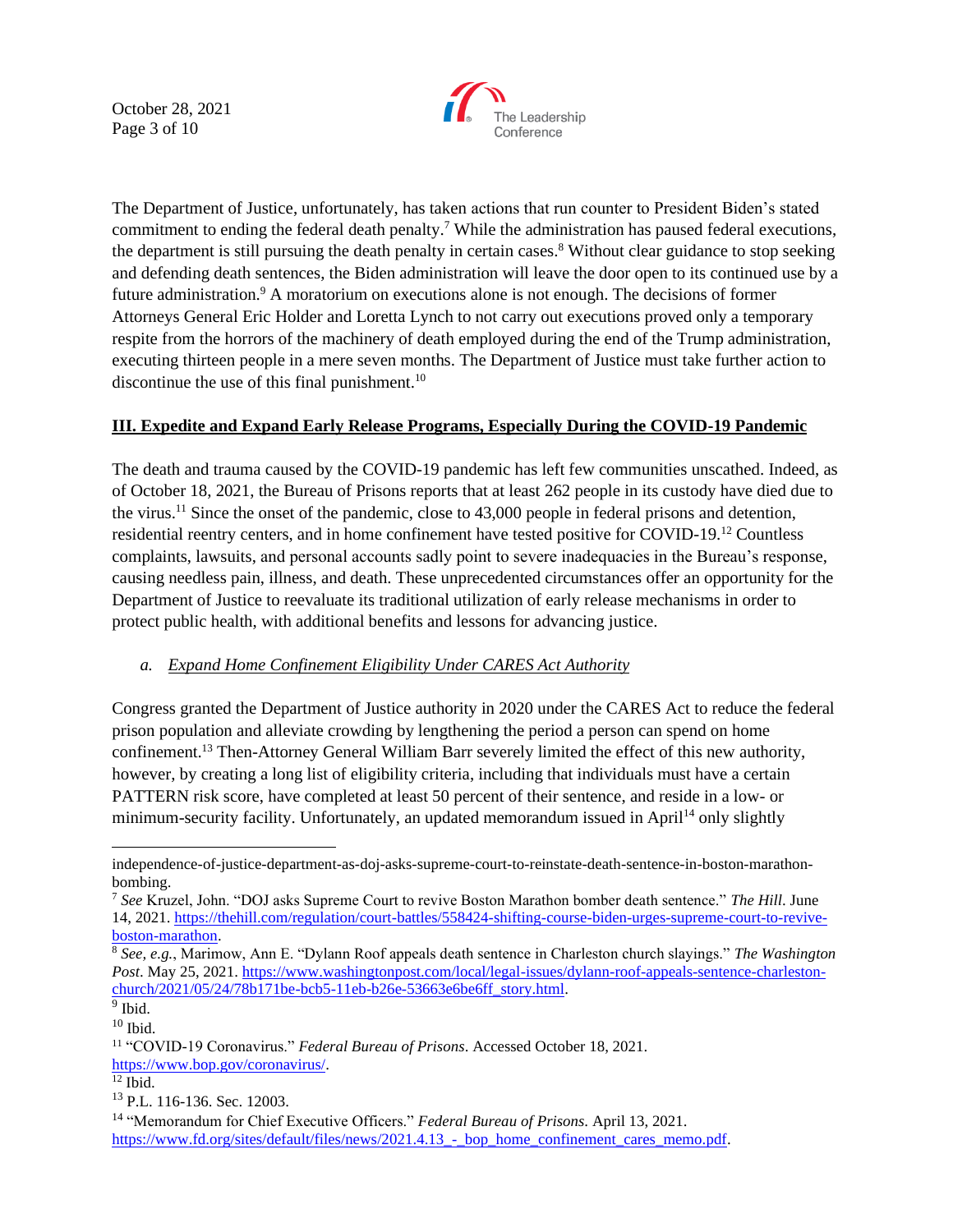October 28, 2021 Page 4 of 10



modified the long list of eligibility criteria, despite criminological evidence that if released many more incarcerated people would not pose an unreasonable public safety risk. For example, the department's criteria ignores research that finds older people in prison have very low rates of recidivism upon release regardless of their offense type or history of violent behavior.<sup>15</sup> Known as "aging out of crime," this phenomenon has been long established and should be considered in decisions to determine whether or not an individual presents a threat to public safety and is suitable for transfers. According to Bureau of Prisons data, approximately 20 percent of its population is age 51 or older as of October 18, 2021.<sup>16</sup> This population also represents a cohort of individuals most at risk of serious illness if infected by the virus. The department must act to expand home confinement, loosening the strict eligibility standards and safeguarding the health and wellness of those in BOP custody as well as that of BOP staff.

## *b. Allow Successful Individuals to Remain on Home Confinement*

We are also troubled by the Department of Justice's reported acceptance<sup>17</sup> of the Trump administration's determination<sup>18</sup> that the thousands of people who are currently serving sentences on home confinement through a provision of the CARES Act will eventually need to be returned to prison regardless of their success or how their return to incarceration would impact their families and communities. Indeed, Bureau of Prisons Director Michael Carvajal testified in April that since passage of the CARES Act, only three people of the nearly 24,000 sent to home confinement have been returned to prison for new criminal conduct, and another 148 were returned to BOP custody for technical violations of release conditions.<sup>19</sup> These miniscule recidivism numbers should motivate the department to expand and enhance participation in home confinement into the future, not undermine it.

This news, if true, is worrisome on several levels. As a legal matter, the interpretation is unsupported by the text of the CARES Act, which neither requires nor permits individuals transferred to home confinement to be returned to prison absent a violation of their home confinement conditions and does not require those transferred to home confinement during the emergency period to return to prison after the emergency period is over.<sup>20</sup> Further, returning those released to home confinement back to federal prison

[https://www.c-span.org/video/?510804-1/senate-judiciary-committee-hearing-federal-prison-system.](https://www.c-span.org/video/?510804-1/senate-judiciary-committee-hearing-federal-prison-system)

<sup>&</sup>lt;sup>15</sup> National Research Council. "The Growth of Incarceration in the United States: Exploring Causes and Consequences." 2014[. https://www.nap.edu/catalog/18613/the-growth-of-incarceration-in-the-united-states](https://www.nap.edu/catalog/18613/the-growth-of-incarceration-in-the-united-states-exploring-causes)[exploring-causes.](https://www.nap.edu/catalog/18613/the-growth-of-incarceration-in-the-united-states-exploring-causes)

<sup>&</sup>lt;sup>16</sup> "Inmate Age." *Federal Bureau of Prisons.* [https://www.bop.gov/about/statistics/statistics\\_inmate\\_age.jsp.](https://www.bop.gov/about/statistics/statistics_inmate_age.jsp)

<sup>&</sup>lt;sup>17</sup> Savage, Charlie & Kanno-Youngs, Zolan. "Biden Legal Team Decides Inmates Must Return to Prison After Covid Emergency." *The New York Times*. July 19, 2021. [https://www.nytimes.com/2021/07/19/us/politics/biden](https://www.nytimes.com/2021/07/19/us/politics/biden-prisoners-covid.html)[prisoners-covid.html.](https://www.nytimes.com/2021/07/19/us/politics/biden-prisoners-covid.html)

<sup>&</sup>lt;sup>18</sup> Mascott, Jennifer. "Memorandum Opinion for General Counsel, Federal Bureau of Prisons: Home Confinement of Federal Prisoners After the COVID-19 Emergency." Jan. 15, 2021.

[https://www.justice.gov/sites/default/files/opinions/attachments/2021/01/17/2021-01-15-home-confine.pdf.](https://www.justice.gov/sites/default/files/opinions/attachments/2021/01/17/2021-01-15-home-confine.pdf) <sup>19</sup> Hearing on Oversight of the Federal Bureau of Prisons Before the S. Comm. on the Judiciary 117th Cong. Apr. 15, 2021. 55:40–58:32.

 $^{20}$  P.L. 116-136. Sec. 12003. The Leadership Conference on Civil and Human Rights and others recently signed onto a letter critiquing the OLC's incorrect interpretation of the CARES Act. "Letter Seeking Reconsideration of OLC Home Confinement Memo." Aug. 4, 2021. [https://democracyforward.org/wp-content/uploads/2021/08/Letter-](https://democracyforward.org/wp-content/uploads/2021/08/Letter-Seeking-Reconsideration-of-OLC-Home-Confinement-Memo-8.4.21.pdf)[Seeking-Reconsideration-of-OLC-Home-Confinement-Memo-8.4.21.pdf.](https://democracyforward.org/wp-content/uploads/2021/08/Letter-Seeking-Reconsideration-of-OLC-Home-Confinement-Memo-8.4.21.pdf)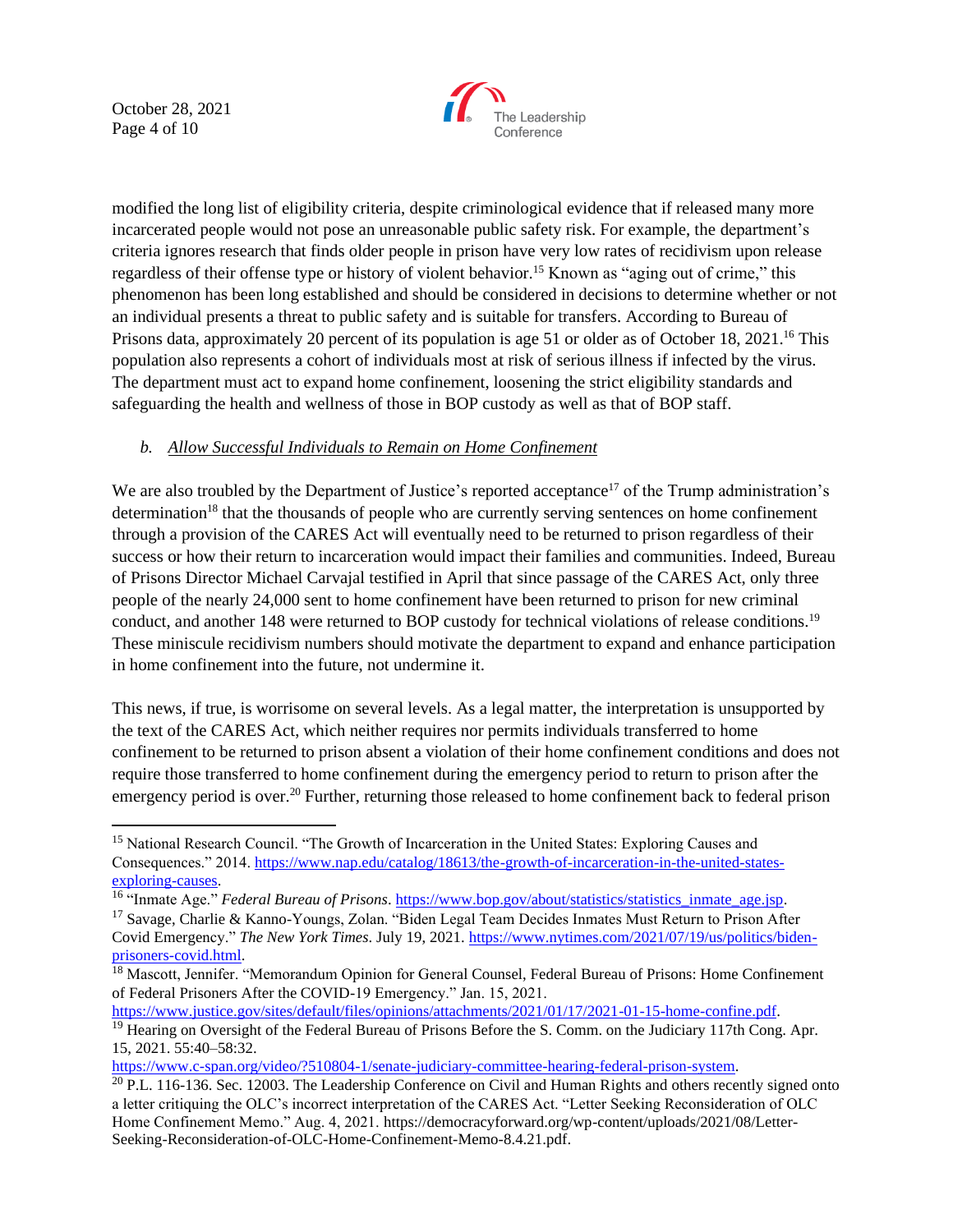October 28, 2021 Page 5 of 10



would be cruel and inhumane. Those sent to home confinement under the CARES Act were transferred after meeting very strict criteria, and they remain under intensive supervision.

Most of those transferred to home confinement have reunited with their families and loved ones and many have been at home for over a year. These individuals have reestablished themselves outside of prison and began planning for the next steps of their lives. The mere prospect of reincarceration is destabilizing, as it interrupts one's ability to plan for the future, secure employment, and build up relationships with family. The Department of Justice must reconsider its position.

## *c. Support Expanded Use of Compassionate Release*

Despite the intensity of the pandemic, the BOP has continued to deny compassionate release requests at alarming rates and has issued decisions with complete opacity. In the first year following the First Step Act's enactment, the BOP director granted only 55 compassionate release requests (or 3 percent of the requests filed), without tracking reasons for denials.<sup>21</sup> In calendar year 2020, as COVID-19 tore through the Bureau of Prisons, BOP's director approved only 43 compassionate release requests; as of mid-2021, under the new administration, it had approved only nine such requests.<sup>22</sup>

It is deeply concerning that the BOP's approval rate has decreased during the COVID-19 pandemic, despite the fact that national and international health organizations promptly raised the alarm about the uniquely deadly impact the virus would have on correctional facilities. In the first thirteen months of the pandemic, the BOP received more than 30,969 compassionate release requests, yet it approved only 36 cases, or 0.1 percent.<sup>23</sup> These shortcomings have had tragic implications: As stated earlier, approximately 43,000 people incarcerated in federal facilities have contracted COVID-19, and at least 262 have died from the disease.<sup>24</sup> Thirty-five of those who died were waiting for a decision on a compassionate release petition.<sup>25</sup>

If a global pandemic that is disproportionately deadly for the elderly and medically vulnerable does not qualify as an "extraordinary and compelling circumstance" for compassionate release, it is difficult to imagine what would qualify under the BOP's criteria. Indeed, federal prosecutors have followed BOP's

[https://www.themarshallproject.org/2021/06/11/31-000-prisoners-sought-compassionate-release-during-covid-19](https://www.themarshallproject.org/2021/06/11/31-000-prisoners-sought-compassionate-release-during-covid-19-the-bureau-of-prisons-approved-36) [the-bureau-of-prisons-approved-36.](https://www.themarshallproject.org/2021/06/11/31-000-prisoners-sought-compassionate-release-during-covid-19-the-bureau-of-prisons-approved-36)

<sup>21</sup> "Federal Prison Officials Granted Only 36 of 31,000 Compassionate Release Requests During Pandemic." *Equal Justice Initiative*. June 6, 2021. [https://eji.org/news/federal-prison-officials-granted-only-36-of-31000](https://eji.org/news/federal-prison-officials-granted-only-36-of-31000-compassionate-release-requests-during-pandemic/) [compassionate-release-requests-during-pandemic/.](https://eji.org/news/federal-prison-officials-granted-only-36-of-31000-compassionate-release-requests-during-pandemic/)

<sup>22</sup> Bureau of Prisons. *Federal Prison System FY 2022 Performance Budget Congressional Submission*. 2021. Pg. 28. [https://www.justice.gov/jmd/page/file/1398306/download.](https://www.justice.gov/jmd/page/file/1398306/download)

<sup>&</sup>lt;sup>23</sup> Blakinger, Keri & Neff, Joseph. "31,000 Prisoners Sought Compassionate Release During COVID-19. The Bureau of Prisons Approved 36." *The Marshall Project*. June 11, 2021.

<sup>24</sup> "COVID-19 Coronavirus." *Federal Bureau of Prisons*. Accessed August 20, 2021. [https://www.bop.gov/coronavirus/.](https://www.bop.gov/coronavirus/)

<sup>&</sup>lt;sup>25</sup> Blakinger, Keri & Neff, Joseph. "31,000 Prisoners Sought Compassionate Release During COVID-19. The Bureau of Prisons Approved 36." *The Marshall Project*. June 11, 2021. [https://www.themarshallproject.org/2021/06/11/31-000-prisoners-sought-compassionate-release-during-covid-19-](https://www.themarshallproject.org/2021/06/11/31-000-prisoners-sought-compassionate-release-during-covid-19-the-bureau-of-prisons-approved-36)

[the-bureau-of-prisons-approved-36.](https://www.themarshallproject.org/2021/06/11/31-000-prisoners-sought-compassionate-release-during-covid-19-the-bureau-of-prisons-approved-36)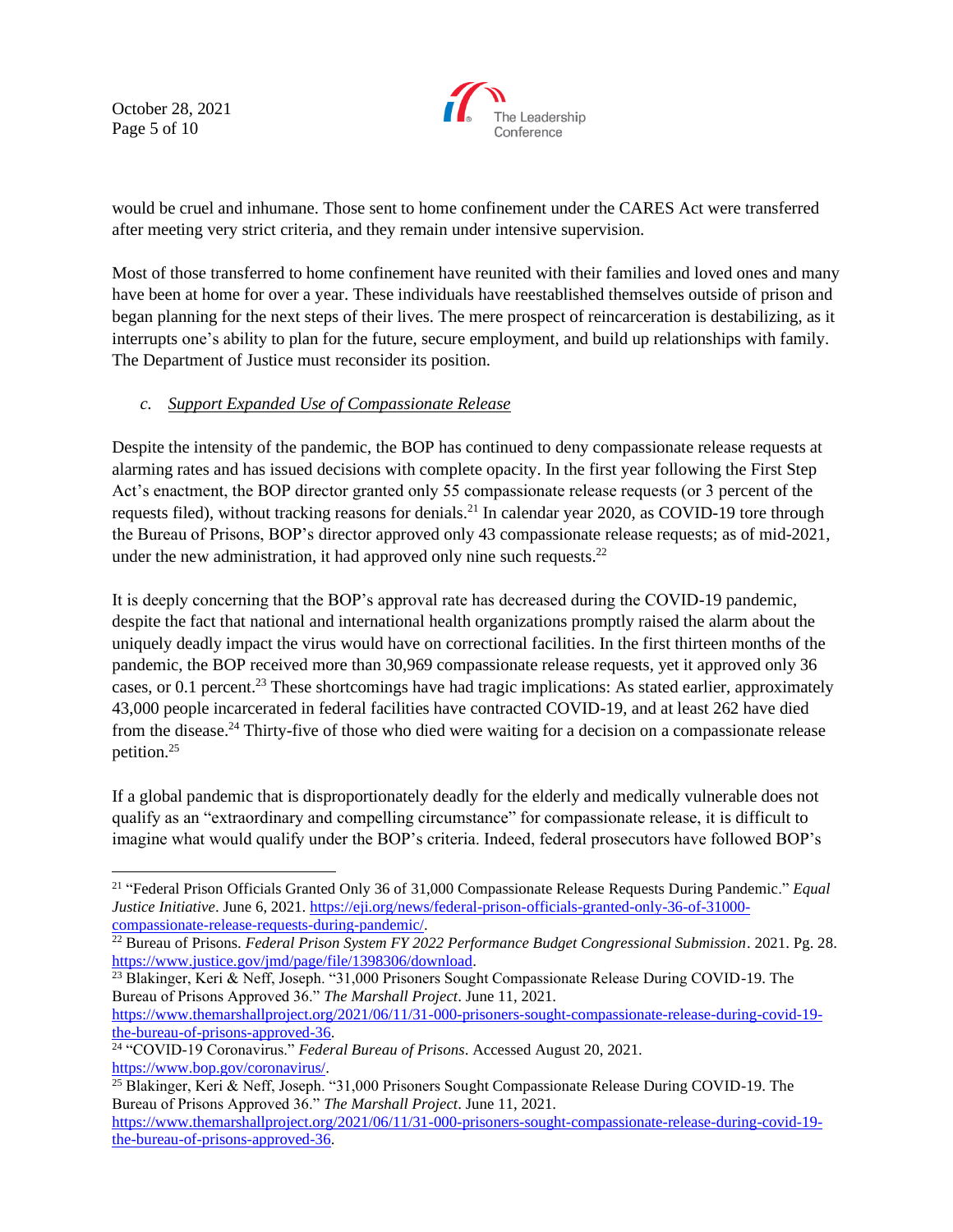October 28, 2021 Page 6 of 10



lead by opposing the majority of petitions for compassion release.<sup>26</sup> This must change. We urge the Department of Justice to reform its harsh and unjustifiable approach to compassionate release petitions from people in federal custody now and in the future. The attorney general should direct the Bureau of Prisons to bring compassionate release motions for medically vulnerable individuals, and direct line prosecutors to support those compassionate release motions filed directly by medically vulnerable individuals.

## **IV. End the War on Drugs and Eliminate Mandatory Minimums**

## *a. Support the Expiration of the Emergency Scheduling of Fentanyl Analogues*

The administration's position on fentanyl represents an example of choosing fear-based policymaking in place of an evidence-based approach that prioritizes justice and equity. In 2018, the Drug Enforcement Administration placed a class of substances with chemical properties similar to fentanyl on Schedule I of the federal Controlled Substances Act. The move applied overly punitive mandatory minimum sentencing laws to the broad class of fentanyl-related compounds. In January 2020, May 2021, and October 2021, Congress temporarily extended the class-wide scheduling. Unfortunately, the Biden administration has supported the extension of class-wide scheduling,<sup>27</sup> despite President Biden's call for the end of mandatory minimum sentencing.<sup>28</sup>

The scourge of overdoses from drugs like fentanyl is a serious crisis that warrants sustained federal action. However, attempting to solve this challenge through harsher criminal punishments is simply doubling down on failed policies of the past and will do nothing to address overdose rates while imposing heavy costs on vulnerable communities. Moreover, this scheduling action represents an unprecedented break from an evidence-based drug control approach by *preemptively* placing substances on Schedule I without scientific confirmation of their dangerousness or potential for abuse. We know from experience that public health strategies, not overloading jails and prisons, offer the best approach for dealing with problematic drug use. With regard to class-wide scheduling, the Government Accountability Office found the policy change had no impact on the amount of fentanyl-related substances in the United States, and instead, found that "the number of reports of all fentanyl analogues and other related compounds (e.g., precursors), including individually scheduled analogues, have *increased* since the implementation of class-wide scheduling." <sup>29</sup> These harsh laws also disproportionately affect marginalized communities, with

 $26$  Ibid.

<sup>27</sup>*See* Testimony of Regina LaBelle, Acting Director, ONDCP, at House Energy & Commerce Hearing on "An Epidemic Within a Pandemic: Understanding Substance Use and Misuse in America." April 14, 2021. [https://energycommerce.house.gov/sites/democrats.energycommerce.house.gov/files/documents/Witness%20Testim](https://energycommerce.house.gov/sites/democrats.energycommerce.house.gov/files/documents/Witness%20Testimony_LaBelle_HE_2021.04.14.pdf) [ony\\_LaBelle\\_HE\\_2021.04.14.pdf.](https://energycommerce.house.gov/sites/democrats.energycommerce.house.gov/files/documents/Witness%20Testimony_LaBelle_HE_2021.04.14.pdf)

<sup>28</sup> Schwartzapfel, Beth. "Biden Could Have Taken the War on Drugs Down a Notch. He Didn't." *The Marshall Project*. June 6, 2021. [https://www.themarshallproject.org/2021/06/16/biden-could-have-taken-the-war-on-drugs](https://www.themarshallproject.org/2021/06/16/biden-could-have-taken-the-war-on-drugs-down-a-notch-he-didn-t)[down-a-notch-he-didn-t;](https://www.themarshallproject.org/2021/06/16/biden-could-have-taken-the-war-on-drugs-down-a-notch-he-didn-t) "The Biden Plan for Strengthening America's Commitment to Justice." *JoeBiden.com*. [https://joebiden.com/justice/.](https://joebiden.com/justice/)

<sup>29</sup> "Synthetic Opioids: Considerations for the Class-Wide Scheduling of Fentanyl-Related Substances." *United States Government Accountability Office*. April 2021. https://www.gao.gov/assets/gao-21-499.pdf.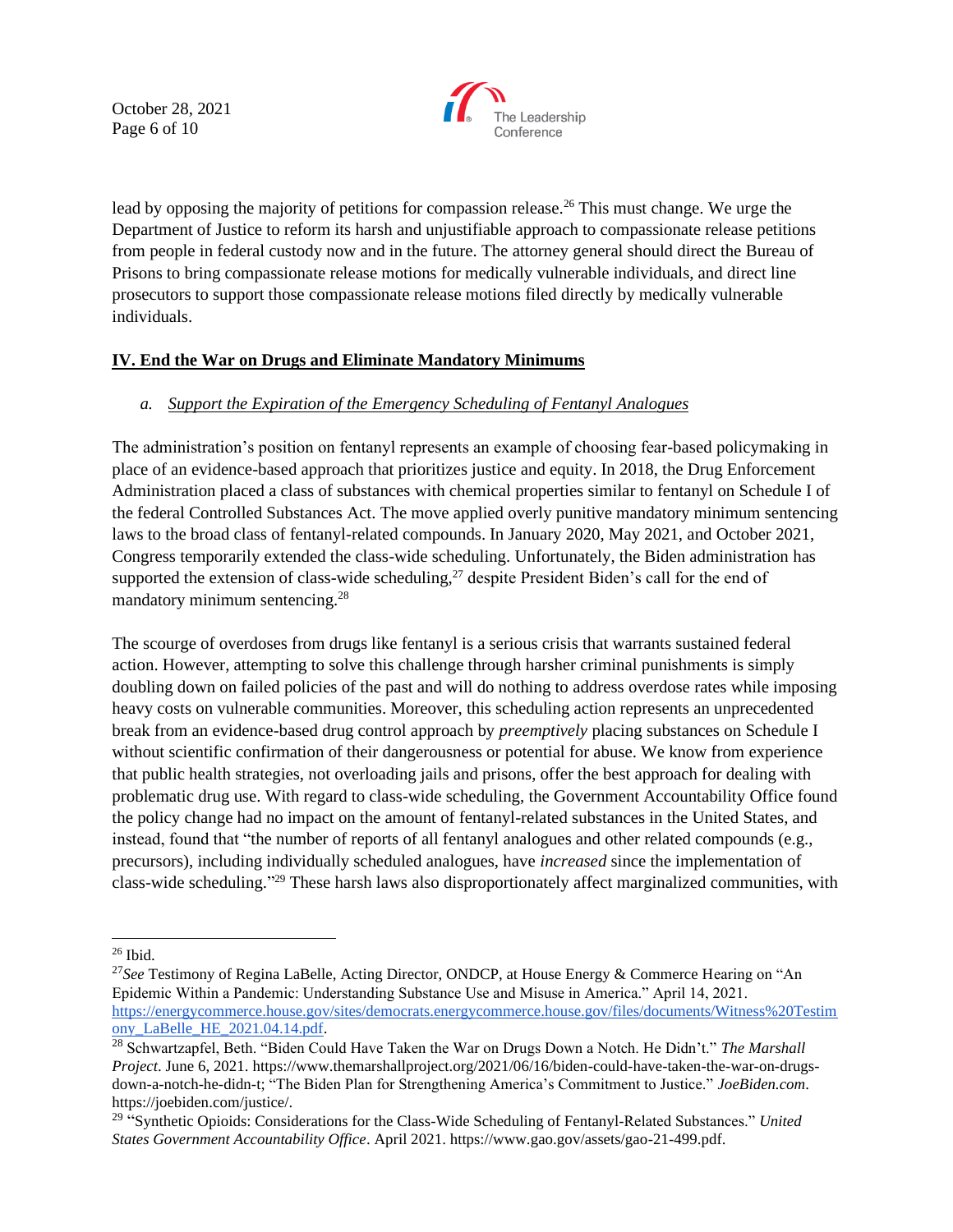October 28, 2021 Page 7 of 10



people of color comprising close to 75 percent of those sentenced in fentanyl cases and 68 percent of those sentenced in fentanyl analogue cases in 2019.<sup>30</sup>

Earlier this year, The Leadership Conference and more than 100 other organizations wrote to urge Congress to let the Trump administration's emergency scheduling expire.<sup>31</sup> As noted at the time, a continuation of the emergency scheduling was in direct conflict with the view of the human rights, criminal justice, and public health communities.<sup>32</sup> We are deeply disappointed by the administration's recent proposal making this scheduling policy permanent.<sup>33</sup> The proposal is unscientific, as it endorses the Schedule I placement and prosecution of a large group of substances based on chemical structure alone with no checks to ensure those substances are actually harmful. The proposal would also still lead to harsh criminal penalties, despite claims that the policy avoids mandatory minimums. In fact, the proposal would expand mandatory minimums to explicitly apply to substances charged under the Federal Analogue Act. This policy relies on outdated tactics and fails to provide any evidence-based solutions rooted in true harm reduction and treatment. The administration should, at minimum, address the shortcomings in its proposal, but to truly address the opioid epidemic, the administration should work with Congress to ensure the class-wide scheduling policy expires and that health-centered measures that can reduce overdose rates are passed into law. We can address the opioid epidemic without relying on outdated and harmful punishment-centered approaches.

#### *b. Change Department of Justice Charging Policies*

Prior to Attorney General Garland's confirmation, the Department of Justice rescinded the Trump administration's policy directing prosecutors to charge the most serious offenses that carry the most substantial sentences and reintroduced the Obama administration policy that directs prosecutors to conduct an individualized assessment of relevant facts in making charging and sentencing decisions.<sup>34</sup> However, the changes were billed as an interim step, with more charging and sentencing guidelines to come.<sup>35</sup> It is critical to introduce these new guidelines as quickly as possible and work diligently with stakeholders to ensure they are implemented effectively. Priorities should include expanding the 2013 Holder memo, which gave prosecutors discretion to avoid charging mandatory minimums in certain drug cases by directing prosecutors to not bring charges that trigger mandatory minimum sentences in all cases

<sup>30</sup> "Groups Urge US to End Emergency Scheduling of Fentanyl-related Substances." *Human Rights Watch*. April 8, 2021. [https://www.hrw.org/news/2021/04/08/groups-urge-us-end-emergency-scheduling-fentanyl-related](https://www.hrw.org/news/2021/04/08/groups-urge-us-end-emergency-scheduling-fentanyl-related-substances)[substances#.](https://www.hrw.org/news/2021/04/08/groups-urge-us-end-emergency-scheduling-fentanyl-related-substances)

<sup>31</sup> "Letter in Opposition to Class-Wide Scheduling of Fentanyl Analogues." *drugpolicy.org.* April 8, 2021. [https://drugpolicy.org/sites/default/files/class\\_wide\\_scheduling\\_of\\_fentanyl\\_analogues\\_opposition\\_letter\\_to\\_congre](https://drugpolicy.org/sites/default/files/class_wide_scheduling_of_fentanyl_analogues_opposition_letter_to_congress_4_13_21.pdf) [ss\\_4\\_13\\_21.pdf.](https://drugpolicy.org/sites/default/files/class_wide_scheduling_of_fentanyl_analogues_opposition_letter_to_congress_4_13_21.pdf)

<sup>32</sup> Ibid.

<sup>&</sup>lt;sup>33</sup> "Biden-Harris Administration Provides Recommendations to Congress on Reducing Illicit Fentanyl-Related Substances." Office of National Drug Control Policy. Sept. 2, 2021. [https://www.whitehouse.gov/ondcp/briefing](https://www.whitehouse.gov/ondcp/briefing-room/2021/09/02/biden-harris-administration-provides-recommendations-to-congress-on-reducing-illicit-fentanyl-related-substances/)[room/2021/09/02/biden-harris-administration-provides-recommendations-to-congress-on-reducing-illicit-fentanyl](https://www.whitehouse.gov/ondcp/briefing-room/2021/09/02/biden-harris-administration-provides-recommendations-to-congress-on-reducing-illicit-fentanyl-related-substances/)[related-substances/.](https://www.whitehouse.gov/ondcp/briefing-room/2021/09/02/biden-harris-administration-provides-recommendations-to-congress-on-reducing-illicit-fentanyl-related-substances/)

<sup>34</sup> Reilly, Ryan J. "DOJ Pulls Trump Administration's Harsh Charging and Sentencing Policy." *The Huffington Post*. January 29, 2021[. https://www.huffpost.com/entry/doj-biden-sentencing-charging](https://www.huffpost.com/entry/doj-biden-sentencing-charging-policy_n_601441aac5b63b0fb2808ce7?3dl)[policy\\_n\\_601441aac5b63b0fb2808ce7?3dl.](https://www.huffpost.com/entry/doj-biden-sentencing-charging-policy_n_601441aac5b63b0fb2808ce7?3dl)

 $35$  Ibid.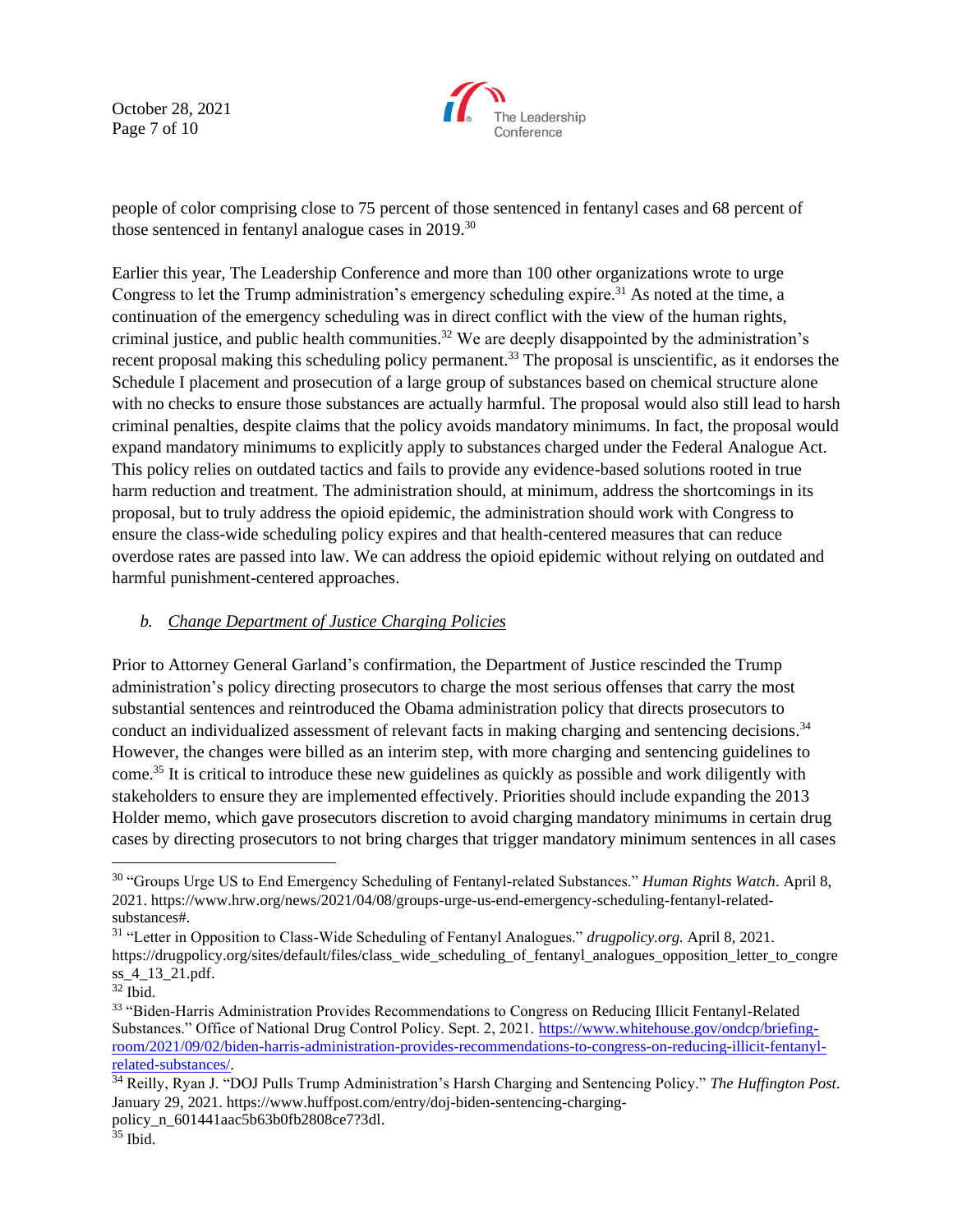October 28, 2021 Page 8 of 10



where alternative charges are available.<sup>36</sup> Prosecutors should also stop seeking longer sentences under the U.S. Sentencing Guidelines based on the racially unjust 18:1 disparity between crack and powder cocaine, conduct that was acquitted at trial, and the accused's decision to exercise their constitutional right to a fair trial. The department should also adopt policies that revitalize the historic deference to courts in making sentencing decisions. By making these and other changes, the department will take critical steps toward realizing and exercising equal justice.

## *c. Support the Decriminalization of Cannabis*

The administration's actions around fentanyl outlined above are emblematic of larger failures in unwinding the drug war. The Biden administration previously committed to working to "decriminalize the use of cannabis and automatically expunge all prior cannabis use convictions," and to "support the legalization of cannabis for medical purposes, leave decisions regarding legalization for recreational use up to the states, and reschedule cannabis."<sup>37</sup>

In the spirit of decriminalization, the Justice Department must commit to ending the prosecution of marijuana offenses. It should reinstate the Obama-era Cole Memo to ensure state-legal programs can continue to operate without fear of federal intervention and prosecution.<sup>38</sup> But the only way to truly decriminalize cannabis is to remove it from the list of scheduled substances under the Controlled Substances Act (CSA). The Justice Department should support efforts to do this, as well as push for the expungement of past and current marijuana convictions.

It is worth noting that the Marijuana Opportunity Reinvestment and Expungement Act (MORE Act), passed by the House of Representatives in December 2020, would decriminalize marijuana by removing it from the list of scheduled substances under the CSA. The bill also provides for the expungement and resentencing of marijuana convictions.<sup>39</sup> There is congressional precedent and support for decriminalizing marijuana that the Justice Department should strongly consider in determining its stance on the MORE Act.

# **V. Effectively Implement the First Step Act**

## *a. Implement Promised First Step Act Reforms*

The passage of the First Step Act was an important, if modest, step forward for justice and human dignity. But much depended on agencies effectively implementing the mandated reforms. Unfortunately, little has been done to advance the Act's core prison reform, a system to provide incentives for participation in

<sup>36</sup> "Memorandum to the United States Attorneys and Assistant Attorney General for the Criminal Division." *Office o the Attorney General.* August 12, 2013. [https://www.justice.gov/sites/default/files/oip/legacy/2014/07/23/ag-memo](https://www.justice.gov/sites/default/files/oip/legacy/2014/07/23/ag-memo-department-policypon-charging-mandatory-minimum-sentences-recidivist-enhancements-in-certain-drugcases.pdf)[department-policypon-charging-mandatory-minimum-sentences-recidivist-enhancements-in-certain-drugcases.pdf.](https://www.justice.gov/sites/default/files/oip/legacy/2014/07/23/ag-memo-department-policypon-charging-mandatory-minimum-sentences-recidivist-enhancements-in-certain-drugcases.pdf)

<sup>37</sup> "Lift Every Voice: The Biden Plan for Black America." *JoeBiden.com*. [https://joebiden.com/blackamerica/.](https://joebiden.com/blackamerica/) <sup>38</sup> "Memorandum for all United States Attorneys." *Office of the Deputy Attorney General*. August 29, 2013. [https://www.justice.gov/iso/opa/resources/3052013829132756857467.pdf.](https://www.justice.gov/iso/opa/resources/3052013829132756857467.pdf) 

<sup>39</sup> H.R.3884 - MORE Act of 2020. https://www.congress.gov/bill/116th-congress/house-bill/3884.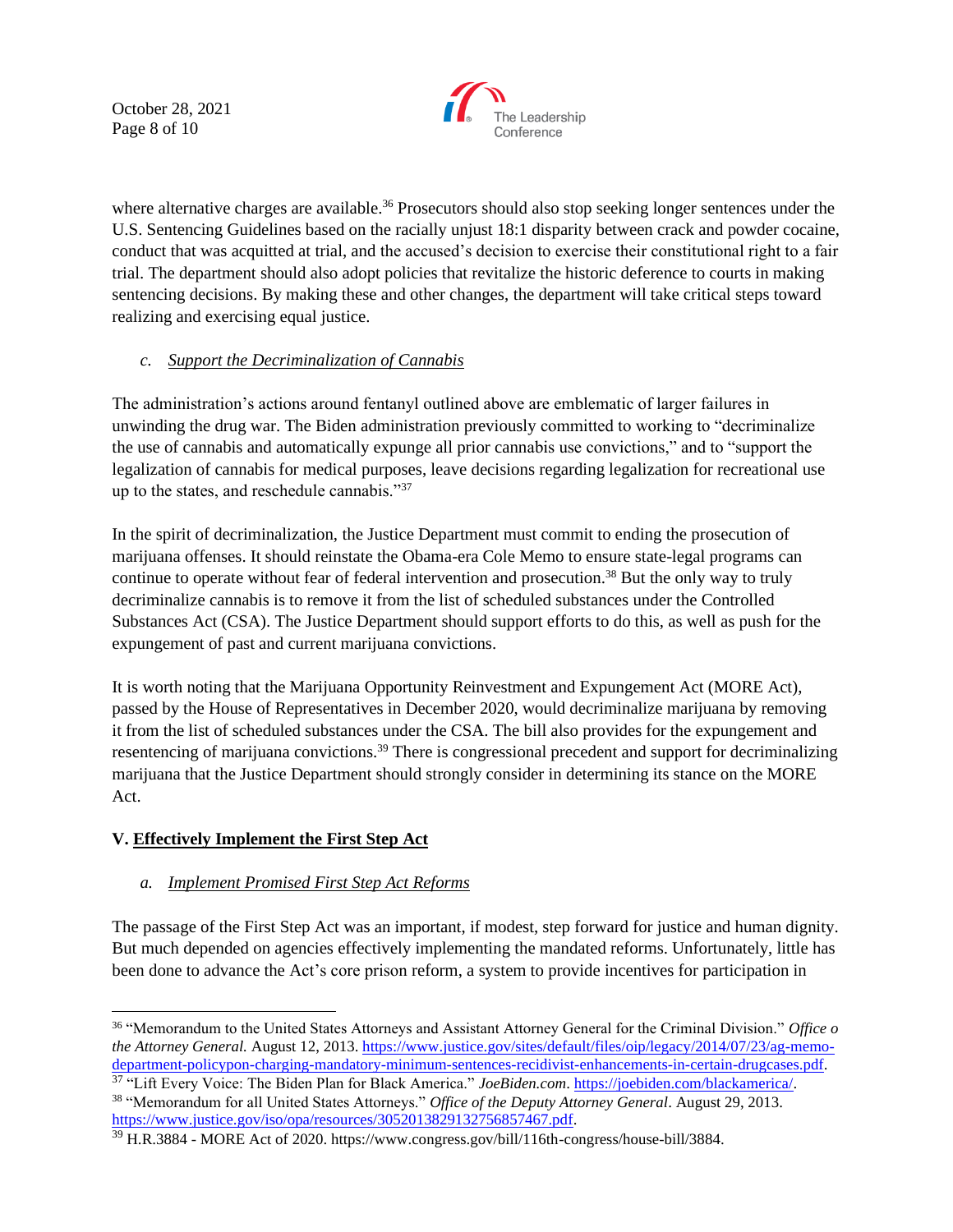October 28, 2021 Page 9 of 10



activities designed to reduce recidivism.<sup>40</sup> Both the Department of Justice and the Bureau of Prisons have failed to meet mandates designed to implement the reforms. It is imperative that the Biden administration and the Department of Justice prioritize implementation of the First Step Act and avoid hollowing out what should be a critical advancement for criminal justice reform.

# *b. Discontinue the Use of PATTERN*

The Department of Justice has advanced PATTERN as a new gender-specific risk and needs assessment tool that fulfills the First Step Act's statutory requirement to assign a "recidivism score" to each incarcerated person that predicts their risk of committing a new crime within three years of release.<sup>41</sup> In May 2018, The Leadership Conference urged the House Judiciary Committee to vote "No" on the First Step Act because we feared the Act's lack of transformative front end reform would stall our justice system in the broken status quo.<sup>42</sup> Further, we criticized the bill for "using risk assessment tools in an unconventional manner [because they] are unreliable and exacerbate racial and socioeconomic disparities."<sup>43</sup> After members of Congress made key changes to move the bill toward meaningful reform, we ultimately supported the legislation while continuing to articulate concerns regarding the use of a risk and needs assessment tool.<sup>44</sup>

It seems that our fears have been substantiated. The Bureau of Prisons continues to use PATTERN to make release decisions, even though experts have cautioned that it is scientifically unverified and built on historically biased data resulting in bias against Black people, Latino people, poor people, unhoused people, and people with mental illness. In fact, a January 2021 report by the National Institute of Justice reveals that the Department of Justice was unable to revalidate PATTERN due to errors and inconsistencies — meaning the Bureau of Prisons is using an unvalidated risk-assessment tool to make life and death decisions during the global pandemic.<sup>45</sup> The Department of Justice's development of this tool has been opaque, undermining accountability and frustrating the ability of outside researchers and advocates to effectively test tools and advocate for those who are incarcerated. The Department of Justice and the Biden administration should abandon the use of PATTERN for any form of release recommendation or decision-making, now and in the future.

# **VI. Conclusion**

<sup>&</sup>lt;sup>40</sup> "Testimony from the Federal Public & Community Defenders Legislative Committee to the Senate Judiciary Committee." May 4, 2021.

[https://www.fd.org/sites/default/files/news/2021.05.04\\_letter\\_from\\_federal\\_defenders\\_to\\_sjc\\_0.pdf.](https://www.fd.org/sites/default/files/news/2021.05.04_letter_from_federal_defenders_to_sjc_0.pdf)  $41$  18 U.S.C. § 3632(a)).

<sup>&</sup>lt;sup>42</sup> Letter from The Leadership Conference on Civil & Human Rights. "Vote "No" on The FIRST STEP Act." May 8, 2018. [https://civilrights.org/resource/voteno-first-step-act/.](https://civilrights.org/resource/voteno-first-step-act/) 

 $43$  Ibid.

<sup>44</sup> *See* "The ACLU and The Leadership Conference Urge Members of Congress to Support S. 756, the FIRST STEP Act." *The Leadership Conference on Civil and Human Rights*. Dec. 19, 2018. [https://civilrights.org/resource/the](https://civilrights.org/resource/the-aclu-and-the-leadership-conference-urge-members-of-congress-to-support-s-756-the-first-step-act/)[aclu-and-the-leadership-conference-urge-members-of-congress-to-support-s-756-the-first-step-act/.](https://civilrights.org/resource/the-aclu-and-the-leadership-conference-urge-members-of-congress-to-support-s-756-the-first-step-act/)

<sup>45</sup> "2020 Review and Revalidation of the First Step Act Risk Assessment Tool." *National Institute of Justice*. January 2021[. https://www.ojp.gov/pdffiles1/nij/256084.pdf.](https://www.ojp.gov/pdffiles1/nij/256084.pdf)